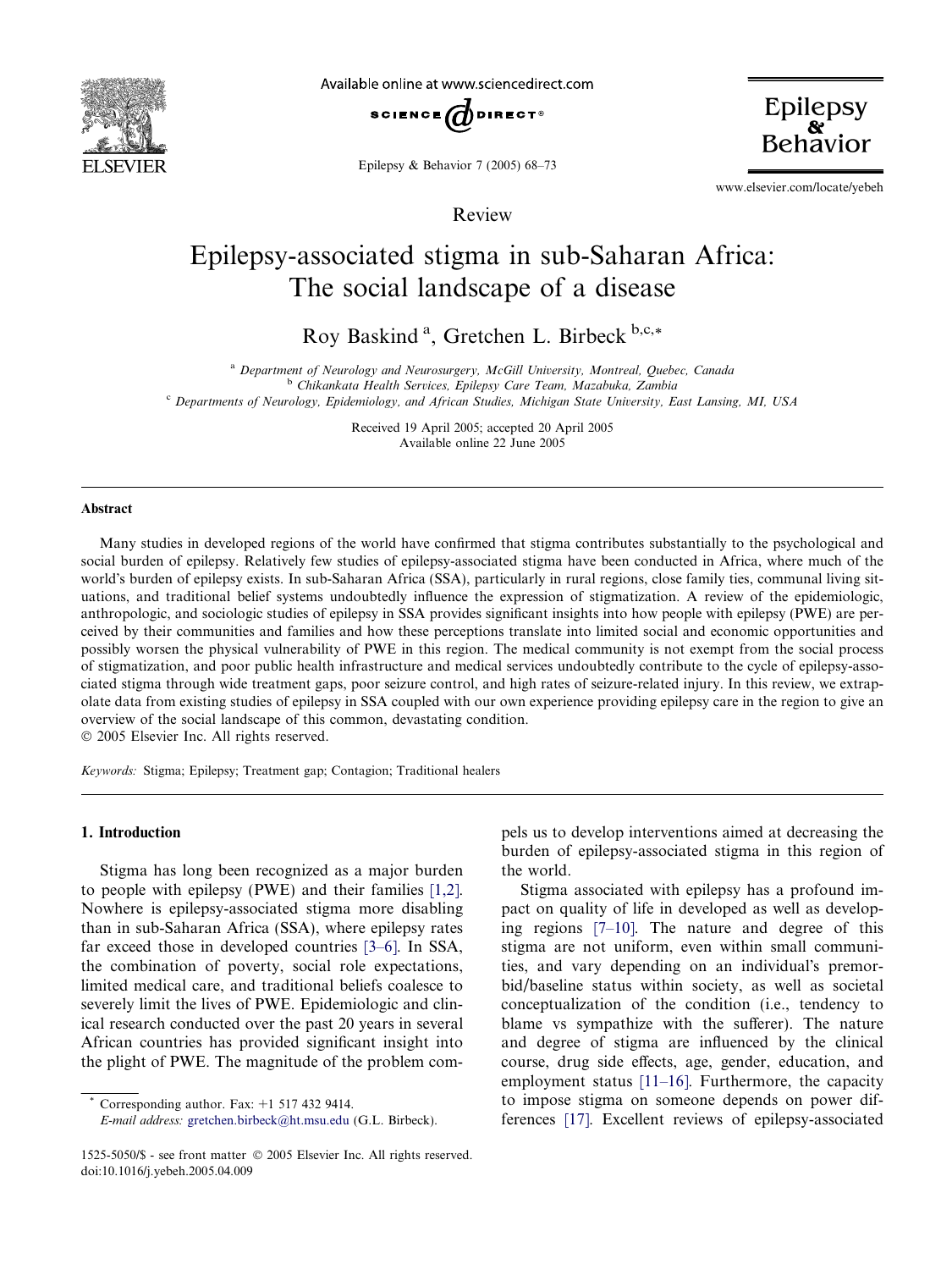stigma from the United States and United Kingdom are available [\[7,18\].](#page-4-0) Clearly, the social experience of being a person with epilepsy is inextricable from the geopolitical and social context of the sufferer [\[8,19\].](#page-4-0) By drawing on our own work as well as literature from social psychologists, sociologists, and clinicians who have studied epilepsy, we outline the social landscape of epilepsy in SSA. Although generalities about such a large, heterogeneous geographic area are inherently imperfect, certain common themes appear valid based on their consistency across the region.

#### 2. Research methods and terminology

The epidemiology of epilepsy in SSA has been assessed in several population-based studies and underscores the public health impact of this common condition. Similar quantitative descriptions of epilepsy-associated stigma, however, require the development of an instrument for measuring stigma in a meaningful way. A simple three-question tool for assessing the level of patient-perceived stigma has been developed and validated in a European population [\[16\]:](#page-4-0)

| <i>Because of my epilepsy:</i> |     |    |
|--------------------------------|-----|----|
| $(a)$ I feel that some people  | Yes | No |
| are uncomfortable with me.     |     |    |
| (b) I feel some people treat   | Yes | No |
| me like an inferior person.    |     |    |
| $(c)$ I feel some people would | Yes | No |
| prefer to avoid me.            |     |    |
|                                |     |    |

Development of an ecologically valid measure for use in SSA would first require qualitative studies to fully explore the impact of epilepsy in this social and medical context [\[20,21\].](#page-4-0) One need only read the superb narrative description of the despised and devalued PWE that Jilek-Aall and colleagues encountered in 1965 in Tanzania to appreciate the importance of clinical observation in understanding stigma [\[22\].](#page-4-0) Only through combining such narrative information with quantitative work can we begin to appreciate the realities of living with epilepsy in SSA.

Stigma research has generally characterized stigma as felt versus enacted. Enacted stigma manifests as discrimination against the stigmatized person imposed by others, whereas felt stigma is the fear of enacted stigma experienced by the stigmatized person. Felt stigma may result in the stigmatized person volitionally limiting their life experiences and opportunities in an effort to avoid enacted stigma. Courtesy stigma is the ''stigma by association'' experienced by individuals in close social or physical proximity to someone who is stigmatized [\[23\].](#page-4-0) Courtesy stigmas may have components of felt or enacted stigma. Data from developed countries indicate

that today felt stigma may be more limiting for PWE than enacted stigma, but this probably is not true in SSA, where the burden of enacted stigma remains substantial [\[9\]](#page-4-0).

## 3. Medical context and consequences

The treatment gap among PWE, the proportion of people who warrant medical care but are not receiving anticonvulsants, ranges from 65 to 95% in SSA and is highest in rural areas [\[24,25\]](#page-5-0). This gap results from several factors including belief systems that attribute epilepsy to supernatural rather than medical causes, a dearth of health care facilities, health care workers who receive inadequate training in epilepsy diagnosis and care, and the substantial direct and indirect costs of care seeking [\[5,6,26,27\]](#page-4-0). The vicious cycle of epilepsy-induced poverty further limiting the capacity of PWE to access care cannot be underestimated. As a result of the treatment gap, many PWE in SSA experience frequent, uncontrolled seizures in a physical environment where such seizures may result in severe burns, drowning, and fractures [\[22,24\].](#page-4-0)

As has been widely described [\[28–36\],](#page-5-0) the most obvious and feared stigmata of epilepsy in Africa is burns. Much of the cooking is done over open fires, and during cool winter months people spend long hours next to the fire for warmth. Hence, a common complication of epilepsy is severe burns. Burn scars are seen as an ominous mark of intractable epilepsy. Many traditional healers interpret burns as having sealed the fate of an epileptic patient [\[37\].](#page-5-0)

#### 4. Belief systems

Reports from SSA universally indicate that people believe seizures to be contagious, spread by saliva, urine, feces, or flatus expelled during a convulsion [\[38–40\].](#page-5-0) The fear of contagion results in enacted stigma in the form of isolation and bystanders' unwillingness to intervene in preventing injury. Profound psychological and physical disability may result. As noted above, burns are the most overt example of this.

Seizures and epilepsy are attributed to several other causative factors besides direct contagion. Supernatural beliefs, such as witchcraft, are frequently cited as causing seizures. A person versed in magical arts may ''put a curse" on someone, thereby draining the family's precious financial resources [\[37\]](#page-5-0). When patients and/or their families hold supernatural beliefs regarding seizures, care seeking will be directed toward traditional healers rather than hospital or clinic-based care. Furthermore, seeking care from traditional healers may lead to delayed medical treatment. Children with malaria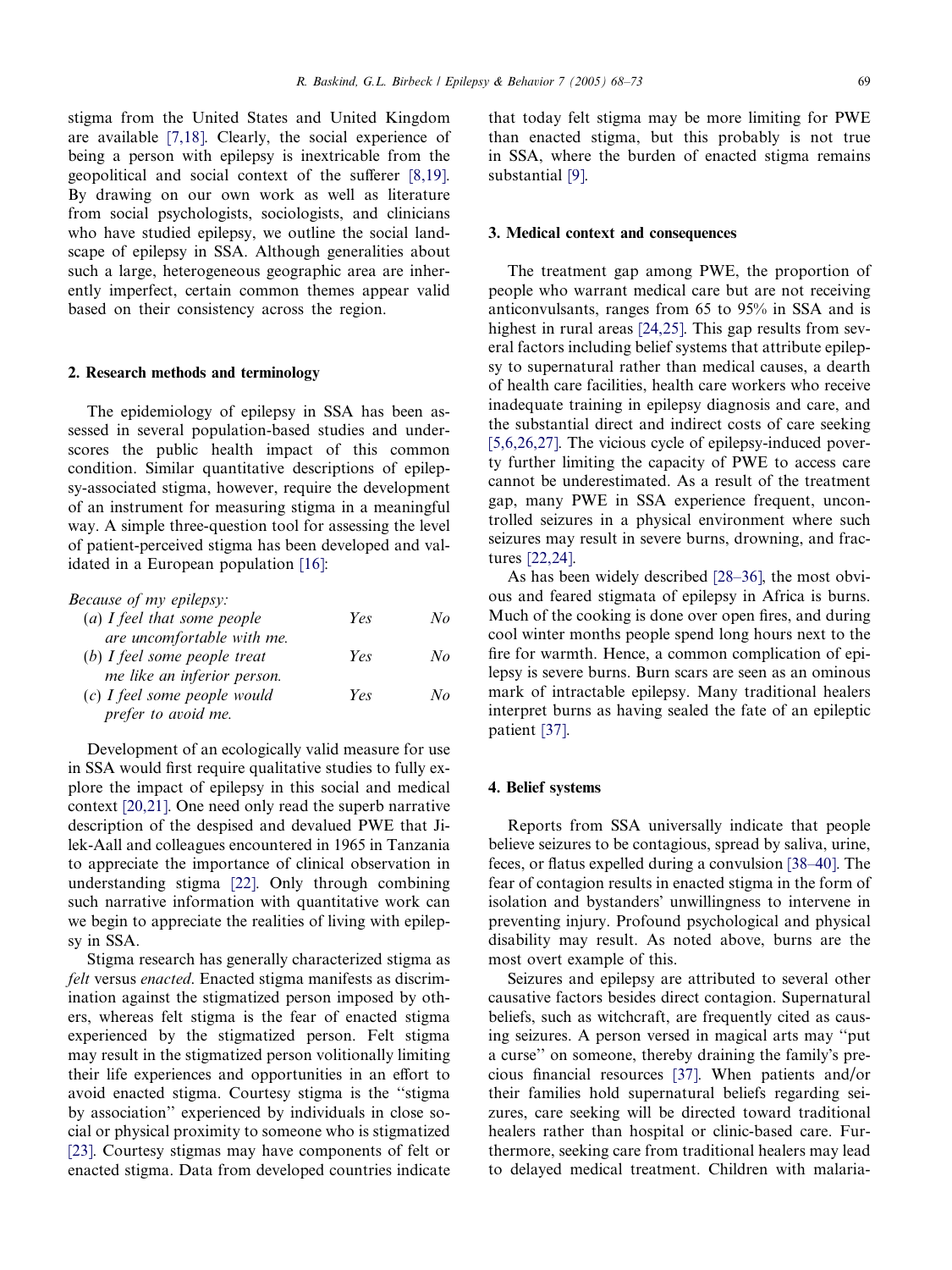induced febrile seizures whose parents hold supernatural beliefs regarding seizures are more likely to be treated with traditional medicines rather than medical treatments from local clinics. This has health implications for the children who receive delayed care, as they exhibit higher malarial parasitemia at presentation and require longer hospitalizations than children with febrile seizures whose parents recognized the association between seizures and hyperthermia [\[41\]](#page-5-0).

When epilepsy is attributed to supernatural causes, care seeking often does not include attendance at local medical clinics. In one large rural region of Zambia, less than 4% of PWE identified in a door-to-door survey had sought care from medical personnel, though all had been seen by at least one traditional healer [\[4\].](#page-4-0)

A familial propensity toward seizures is recognized and may result in overly aggressive management of otherwise benign, provoked febrile seizures. For example, bush teas, $\frac{1}{x}$  a common treatment given to adults with epilepsy by traditional healers, may be given to children during febrile seizures. Generally, the tea is given by a parent with epilepsy who is very concerned that the febrile seizure may be a prelude to later epilepsy in their child. But when bush tea is given to an unconscious child, severe complications including oral burns and aspiration pneumonia can occur [\[41\].](#page-5-0)

#### 5. Community context

In most of SSA, life is tightly constrained by poverty, poor education, a heavy burden of infectious diseases, and a drastically short life expectancy. Past and present wars and recent famine have further eroded an already difficult existence for most people in this part of the world. Strong extended family and communal ties have traditionally provided much of the strength that has allowed people to survive and even thrive in this challenging environment. In this context, the central focus of one's place within the community must be appreciated. For PWE in Africa, self-perceptions are determined largely by one's place within the community and family unit. In rural areas, people rely on one another to complete the daily tasks necessary for survival (fetching water, cutting firewood, growing food). Manual labor is divided among all members of the extended family. The social worth of an individual may be determined largely by his or her ability to fulfill this unwritten social contract [\[42\].](#page-5-0)

The nature of epilepsy places individuals with uncontrolled seizures in a precarious position. They must either defer some of their personal duties to others (and thereby fail to fulfill their social role within the group) or undertake the expected tasks at significant risk of injury. If PWE are unable to complete the manual chores and contribute to their social group in the expected ways, their social value may consequently diminish further, increasing stigma and decreasing the social and economic opportunities for the individual. Alternatively, the physical disability and stigmata that may result from seizure-related injuries are substantial. Where heating and cooking occur over open flames, burn scars have long been recognized as epilepsy-associated stigmata [\[43\],](#page-5-0) and the occurrence of burns during a seizure is thought to signify the incurability of the condition [\[37\].](#page-5-0)

## 6. Socioeconomic impact

PWE in SSA are negatively impacted not only by the need to limit their productive activities to avoid seizure-related injuries, but also by restrictions on other important social and economic functions due to epilepsy-associated stigma. Osuntokun and Odeku described patients abandoned by their wives because of nocturnal enuresis due to convulsions [\[44\]](#page-5-0). Jilek-Aall et al. found PWE unwilling to discuss their disadvantaged marital choices, but community representatives readily reported that females with epilepsy were viewed as poor wives. These community informants reported that women with epilepsy are unable to properly take care of children, cook on a fire, and fetch water, making them poor choices for a wife [\[22\]](#page-4-0). Quantitative work in rural southern Zambia has shown that in polygamous regions, men with epilepsy are less likely to marry and women with epilepsy, though not less likely to marry, are less likely to be the first wife<sup>2</sup> [\[24\]](#page-5-0).

Marital limitations carry particularly dire consequences for women with epilepsy, as unmarried adult females are particularly vulnerable to sexual exploitation, physical abuse, and extreme poverty. Anecdotal reports suggest that women with epilepsy in SSA have to resort to exchanging sex for food and shelter more frequently than their peers. If this is true, then epilepsy may be a de facto risk factor for HIV/AIDS in the region. Further study of this is clearly warranted.

In addition to limited marital options, data from a hospital-based study indicate that PWE of normal intelligence receive significantly less education than their sexmatched siblings [\[24\]](#page-5-0). Lost opportunities for education may be due to parental choice. As most families cannot afford to educate all children in the family, parents may choose not to invest in a child with epilepsy whose employment options might be limited. Alternatively, parents may decide to remove a child from school to

Bush teas are teas made from boiling a local root or leaves and decanting off the liquid.

<sup>&</sup>lt;sup>2</sup> Generally being the first wife is the most prestigious position, and later wives are somewhat subject to her.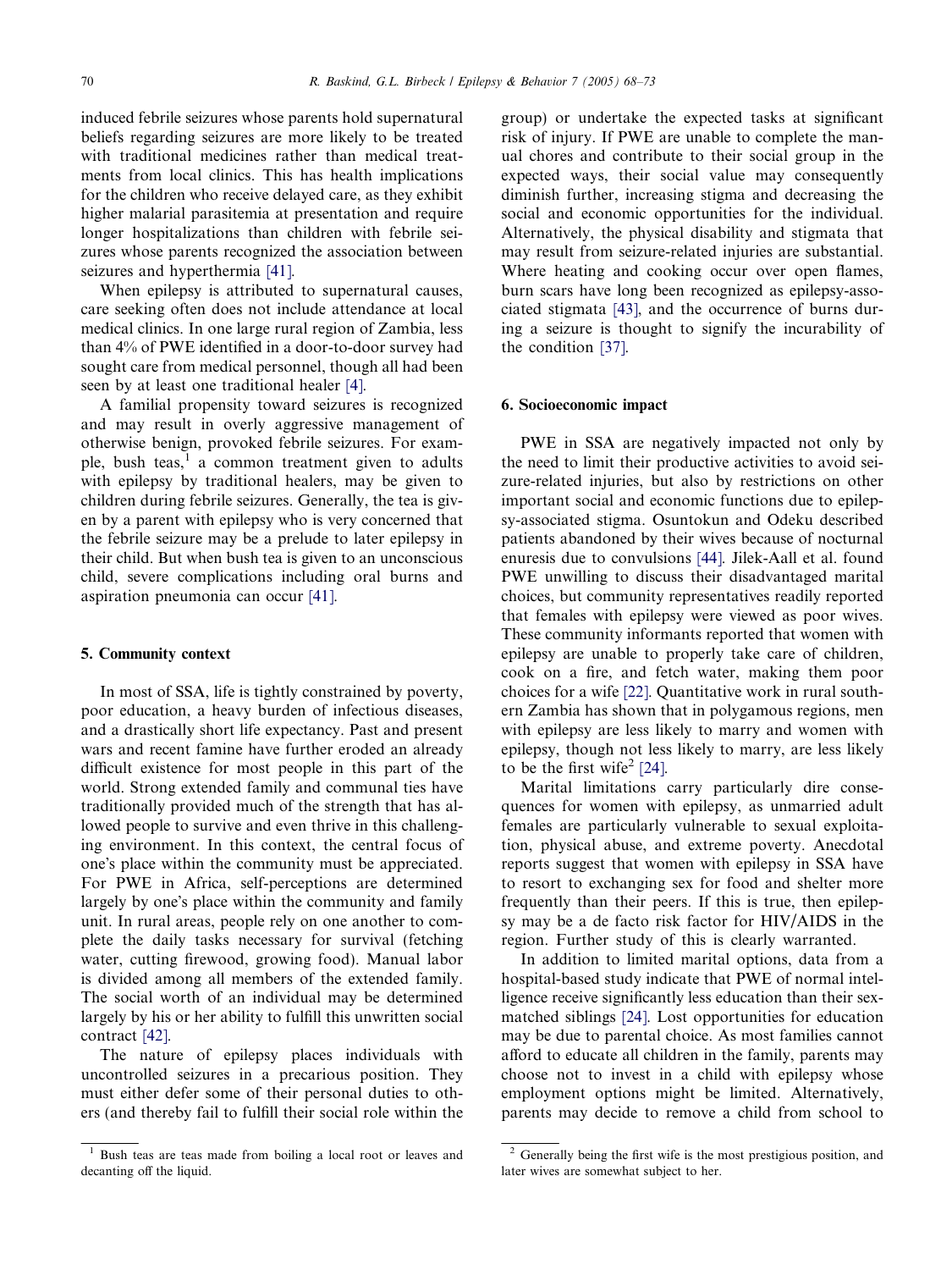avoid the embarrassment that might occur if the child has a seizure in this public setting. Several reports indicate that teachers frequently expel children with epilepsy from school solely because of their seizure disorder [\[44–](#page-5-0) [46\]](#page-5-0). Regardless of the reason why education is abbreviated, PWE who receive less education than their peers must deal with this disadvantage for life. Given high rates of unemployment in SSA cities, limited education may be particularly disadvantageous.

The economic impact of epilepsy may adversely affect a person's ability to maintain even the most basic survival commodity. Where food is scarce, a ''pecking order'' is often maintained. Able-bodied adult males generally eat first. In 2003, in the midst of a famine in southern Zambia, PWE experienced significant weight loss. More than 80% of these patients had a  $>5$ -kg weight loss and almost 20% showed signs of severe malnutrition. Some of these patients reported being denied donor food aid because they were excluded from the local census; others reported blatant discrimination, attributing this to their devalued status as epileptics [\[47\].](#page-5-0) Although anticonvulsant drug supplies were not interrupted during the famine, adherence to medication regimens was poor, as most PWE reported difficulty taking phenobarbital without food.

Besides basic biological needs, social development and contacts are adversely effected by epilepsy. Social isolation can certainly result from epilepsy-associated stigma. Giel found PWE living in cemeteries and church courtyards in Ethiopia [\[40\]](#page-5-0). Jilek-Aall et al. found PWE were often ''tucked away in remote areas by their families'' [\[48\]](#page-5-0), seeking refuge together after having involuntarily left their homes. These may be more extreme examples, but social isolation is often present on a smaller scale. PWE in SSA are frequently required to use separate eating utensils, eat from a different dish, or use separate sleeping quarters away from the rest of the household (i.e., they are physically segregated from the community). PWE are often hidden from visitors.

## 7. Forced disclosure

Studies among PWE in developed regions indicate that many deal with stigma by ''information control'': they manage potential stigma by selectively choosing to whom they reveal their condition [\[49–51\]](#page-5-0). However, in SSA, close social ties and relatively open housing mean that PWE have less ability to conceal their condition. Villages typically comprise large extended families. Neighboring villages are within short walks of one another. Common water sources for drinking, bathing, and laundering clothes are shared by large numbers of people. Life is lived under the constant watch of one's neighbors. Concealing convulsions is far more difficult in this environment. Forced disclosure of this nature

may partially explain the differences in quality of life experienced by people in rural versus urban settings in SSA [\[45\].](#page-5-0)

### 8. Rural versus urban differences

Epilepsy-associated disability varies between rural and urban regions, with rural residents suffering greater disability. In a study comparing functional status among rural Zambians and neighboring urban Zimbabweans, the rural cohort showed higher rates of disability [\[45\].](#page-5-0) A possible mediator of the greater rural burden may be the ''downward social drift'' effect, whereby PWE leave the urban areas for life in rural regions where they may be more likely to receive support from the extended family. Alternatively, the treatment gap is probably narrower in urban regions, where more medical facilities are geographically accessible.

## 9. Courtesy stigma

Stigma in SSA extends beyond the individual to family members and other close associates [\[8,52\].](#page-4-0) Jilek-Aall noted the stigmatization of a whole tribe based partially on high rates of epilepsy [\[52\]](#page-5-0). Giel described significant familial dysfunction after convulsions in some of his cases from Ethiopia [\[40\].](#page-5-0) Courtesy stigma may even extend beyond the family to include health care workers who provide services to PWE [\[53\].](#page-5-0)

## 10. Health care workers' role in epilepsy-associated stigma

One aspect of epilepsy care that is perhaps underappreciated in accounting for epilepsy-associated stigma is physician and other health care providers' discomfort with diagnosing seizures and prescribing and managing antiepileptic drugs [\[54\]](#page-5-0). Even practitioners in resourcerich countries may have little specialty training [\[55\].](#page-5-0) This problem is especially pronounced in African settings, where most primary health care providers receive little training in neurological care and have no recourse to specialists [\[54\]](#page-5-0). Possibly due to limited formal neurological education, some Zambian physicians attribute some seizures to supernatural causes [\[37\].](#page-5-0) Unfortunately, these beliefs may influence their willingness to provide epilepsy care and the quality and content of that care.

#### 11. Traditional healers: mediating stigma

People in SSA rely heavily on traditional healers for their health care needs, and PWE have almost always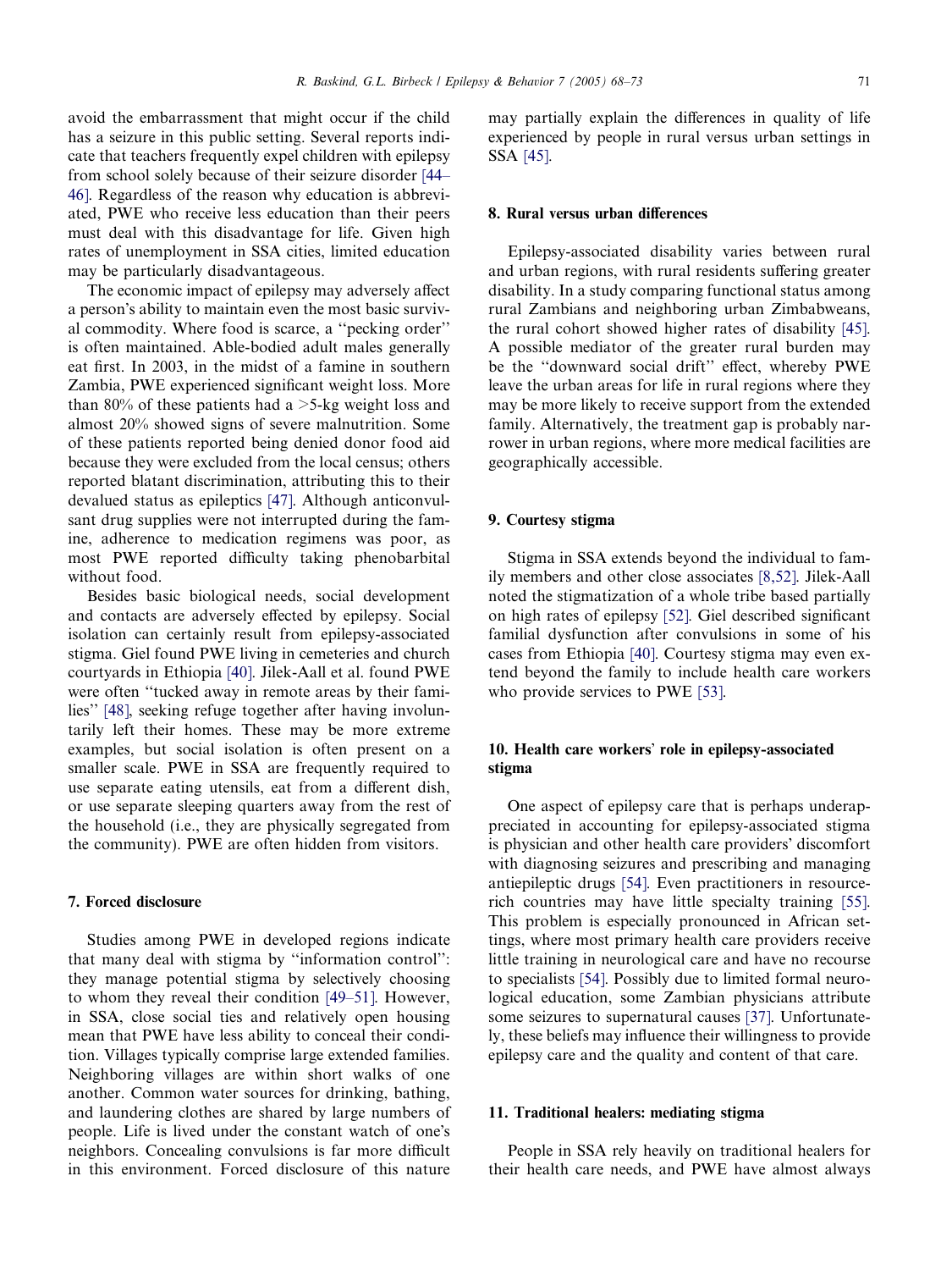<span id="page-4-0"></span>sought care from healers before they are seen by the formal medical system [\[37\]](#page-5-0). Seizures are widely associated with witchcraft, and traditional healers are seen as having the power to mediate witchcraft. Some traditional healers endorse an explanation for epilepsy in which the whole family unit is seen as the victim [\[37\].](#page-5-0) This may serve to foster protective feelings toward the PWE. Alternatively, as witchcraft is commonly believed to be a result of malice incurred by wronging one's enemy, PWE may be seen as having somehow ''earned'' their ailment through wrongdoing. The attribution of responsibility of the sufferer for their ailment is posited as the key ingredient in some theories of stigma, with greater stigma occurring when the individual is somehow blamed for their stigmatized condition [\[56,57\].](#page-5-0)

Another widely held belief is that breaking taboos may cause seizures. Angered ancestors may send the ailment as a punishment for socially inappropriate behavior. Again, PWE, or those close to them, may be thought to somehow be responsible for their lot due to socially disdained behavior. Fundamental theories of stigma [\[58\]](#page-5-0) emphasize its important functional role as delineating between the normal and the deviant in society. The linking of epilepsy to deviant social behavior is a striking example of this premise.

Traditional healers are certainly key figures in mediating stigma. On some level they may perpetuate and indeed profit from stigmatizing beliefs about witchcraft causing epilepsy. By identifying socially inappropriate behavior (either of the person with epilepsy or people close to them) and interpreting this as the cause of seizures, they may be powerful enforcers of socially appropriate behavior. The practice of ''immunizing'' the family members of PWE against the perceived contagion may serve a protective function [\[37\]](#page-5-0).

#### 12. Final thoughts

Epilepsy-associated stigma is a devastating burden to PWE in SSA. Interventions to decrease stigma are desperately needed. Public education is generally advocated as the best approach to stigma reduction, but given the deeply ingrained beliefs about epilepsy etiology and the far-reaching social, medical, and economic impact of epilepsy in this environment, stigma-reducing interventions must be thoughtfully developed on the basis of qualitative and quantitative assessments of the factors mediating stigma in this region. Because limited resources are available for undertaking stigma-reducing interventions, interventions that focus on the most vulnerable (e.g., women and children) may prove to be the most cost effective. A better understanding of how the burden of epilepsy-associated stigma intersects with the devastation imparted by the ongoing AIDS epidemic in this region is also required.

## Acknowledgment

We would like to acknowledge the following grant: NIH/NINDS R21 NS48060.

#### References

- [1] Temkin O. The falling sickness; a history of epilepsy from the Greeks to the beginnings of modern neurology, 2nd ed. Baltimore: Johns Hopkins Press; 1971. Vol. xv, p. 467.
- [2] Whitman SaBPH. Psychopathology in epilepsy: social dimensions. New York: Oxford Univ. Press; 1986. Vol. xvii, p. 309.
- [3] Jallon P. Epilepsy in developing countries. Epilepsia 1997;38: 1143–1151.
- [4] Birbeck G, Kalichi E. A door-to-door survey to determine the prevalence of epilepsy in rural Zambia. Tropical Medicine & International Health 2003;5(Suppl. 1): p. A51.
- [5] Osuntokun BO. Treatment of epilepsy: with special reference to developing countries. Prog Neuropsychopharmacol 1979;3:81–94.
- [6] Rwiza HT et al. Prevalence and incidence of epilepsy in Ulanga, a rural Tanzanian district: a community-based study. Epilepsia 1992;33:1051–6.
- [7] Jacoby A, Snape D, Baker GA. Epilepsy and social identity: the stigma of a chronic neurological disorder. Lancet Neurol  $2005:4:171-8$
- [8] Kleinman A, Wang WZ, Li SC, et al. The social course of epilepsy: chronic illness as social experience in interior China. Social Sci Med 1995;40:1319–30.
- [9] Baker GA, Brooks J, Buck JD, Jacoby A. The stigma of epilepsy: a European perspective. Epilepsia 2000;41:98–104.
- [10] Baker GA, Jacoby A, Buck D, Stalgis C, Monmet D. Quality of life of people with epilepsy: a European study. Epilepsia 1997;38:353–62.
- [11] Jacoby A, Baker GA, Steen N, Potts P, Chadwick DW. The clinical course of epilepsy and its psychosocial correlates: findings from a U.K. Community study. Epilepsia 1996;37:148–61.
- [12] Jacoby A. Epilepsy and the quality of everyday life: findings from a study of people with well-controlled epilepsy. Social Sci Med 1992;34:657–66.
- [13] Birbeck GL, Hays RD, Cui X, Vickrey BG. Seizure reduction and quality of life improvements in people with epilepsy. Epilepsia 2002;43:535–8.
- [14] Ryan R, Kempner K, Emlen AC. The stigma of epilepsy as a selfconcept. Epilepsia 1980;21:433–44.
- [15] Reis R. Epilepsy and self-identity among the Dutch. Med Anthropol 2001;19:355–82.
- [16] Jacoby A. Felt versus enacted stigma: a concept revisited. Evidence from a study of people with epilepsy in remission. Social Sci Med 1994;38:269–74.
- [17] Scambler G, Hopkins A. Being epileptic: coming to terms with stigma. Social Health Illness 1986;8:26–43.
- [18] Morrell MJ. Stigma and epilepsy. Epilepsy Behav 2002;3:21–5.
- [19] Reis R, Meinardi H. ILAE/WHO ''Out of the Shadows Campaign.'' Stigma: does the flag identify the cargo? Epilepsy Behav 2002;3:33–7.
- [20] Andermann L. Epilepsy in our world: an ethnographic view. Epilepsy Behav 2000;1:169–75.
- [21] Pope C, Mays N. Reaching the parts other methods cannot reach: an introduction to qualitative methods in health and health services research. Br Med J 1995;311:42–5.
- [22] Jilek-Aall L, Jilek M, Kaaya J, Mkombachepa L, Hillary K. Psychosocial study of epilepsy in Africa. Social Sci Med 1997;45:783–95.
- [23] Schneider JW, Conrad P. Medical and sociological typologies: the case of epilepsy. Social Sci Med [A] 1981;15(3, Pt. 1):211–9.